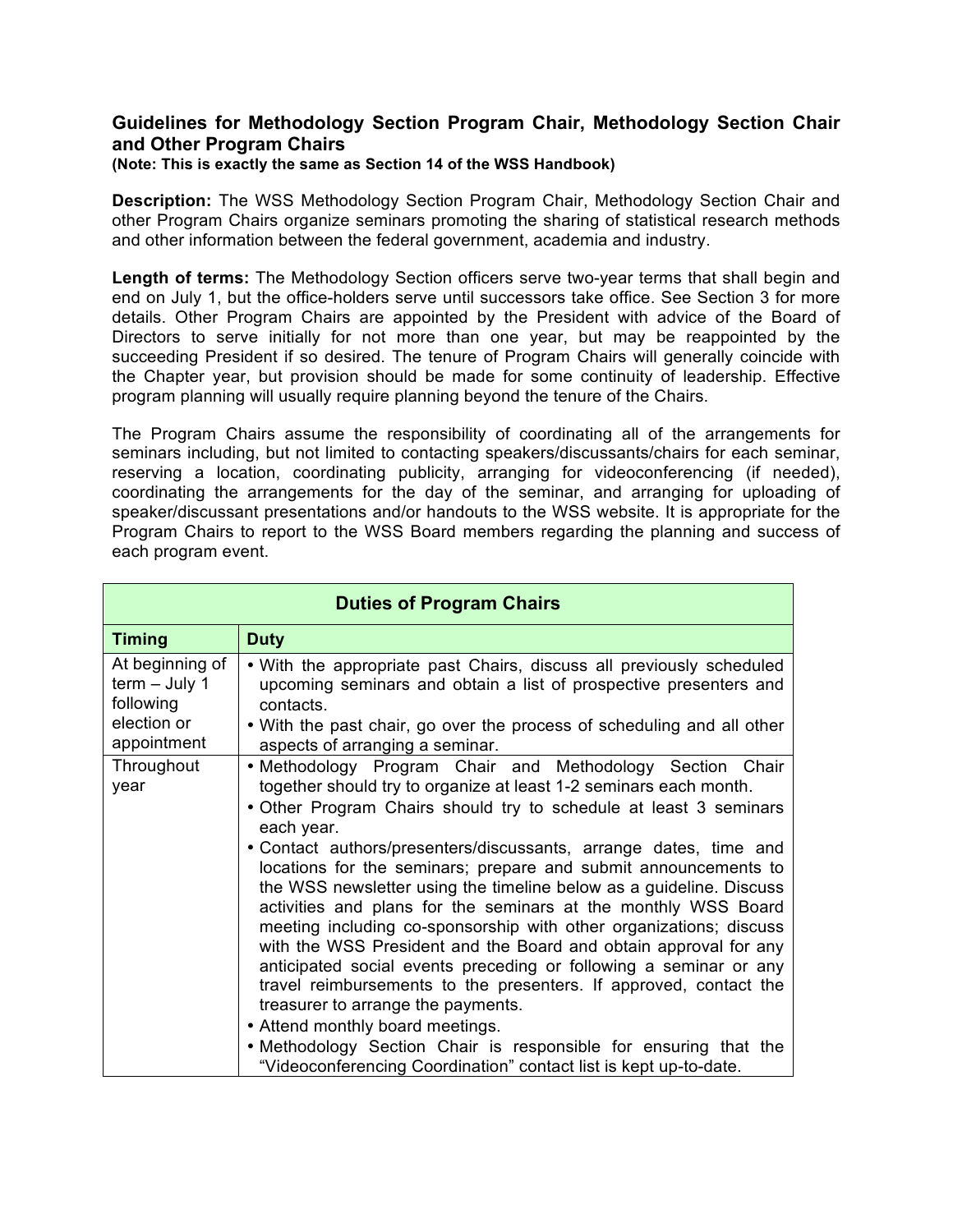# **Some Guidelines for Planning Seminars**

In planning seminars, Program Chairs should keep in mind that the purpose of seminars is to promote sharing of statistical research methods and interaction between federal government, academia, and industry. Except in rare instances, seminars are scheduled from 12:30 p.m. to 2:00 p.m. and usually last for 90 minutes.

# **Program ideas**

The following are some of the program ideas that have been used:

- A survey presentation by a single speaker or panel on a topic of broad interest
- A technical presentation on a topic of interest to some portion of WSS members
- A talk by an industrial or government statistician about his or her role as a statistician and about current statistics problems in that specialty.
- A videotape followed by a panel and/or audience discussion.
- A visit by an ASA officer or executive; this usually includes a formal presentation followed by a discussion period.
- An open discussion on a specialized topic, possibly with a short introduction by an expert on that topic
- A statistical software demonstration or workshop.
- Tutorial: expository talk on topic of general interest; no discussant
- Topical Series: A series can be set up with 2 or more seminars on a common topic

All of the above can be done by a single Program (or Co-Program) Chairs or can be joint meetings with other professional societies (e.g., DC-AAPOR, AAAS) or within other WSS Program Chairs.

# **Speaker resources** (variety is good!)

- Local government agencies, schools, businesses
- Members of advisory committees or national statistics panels
- Employees of survey firms with government contracts
- Presenters from the previous ASA, AAPOR, or other national conferences (allows a more complete presentation)
- Out-of-town visitors, e.g., visiting ASA/NSF fellows, visiting professors (people will often come into D.C. a day early to give a WSS talk)
- Volunteer speakers from the AAPORNET, SRMNET or other Listservs

# **Locations**

The usual location for seminars is the Conference Center at the Bureau of Labor Statistics (BLS). However, other locations are possible. Contact information, facility information and directions for BLS and some other possible locations are in Appendix 1 of this Section that is called "Location Details". If a topic or speaker may be somewhat controversial, the statisticians at BLS have requested that the talk be held elsewhere. Also, for specialized topics, the Program Chair planning the seminar may decide that an alternate location may be appropriate.

# **Videoconferencing**

By tradition all Methodology seminars and all Data Collection Methods seminars are videoconferenced. However, other program chairs may request videoconferencing. Videoconferencing details for BLS and other sites is in Appendix 1. A list of videoconferencing contacts is given as an Appendix 2. This list should be brought to the seminar by the chair/organizer for use if there are communication problems.

# **A Suggested Timeline for Planning of Seminars**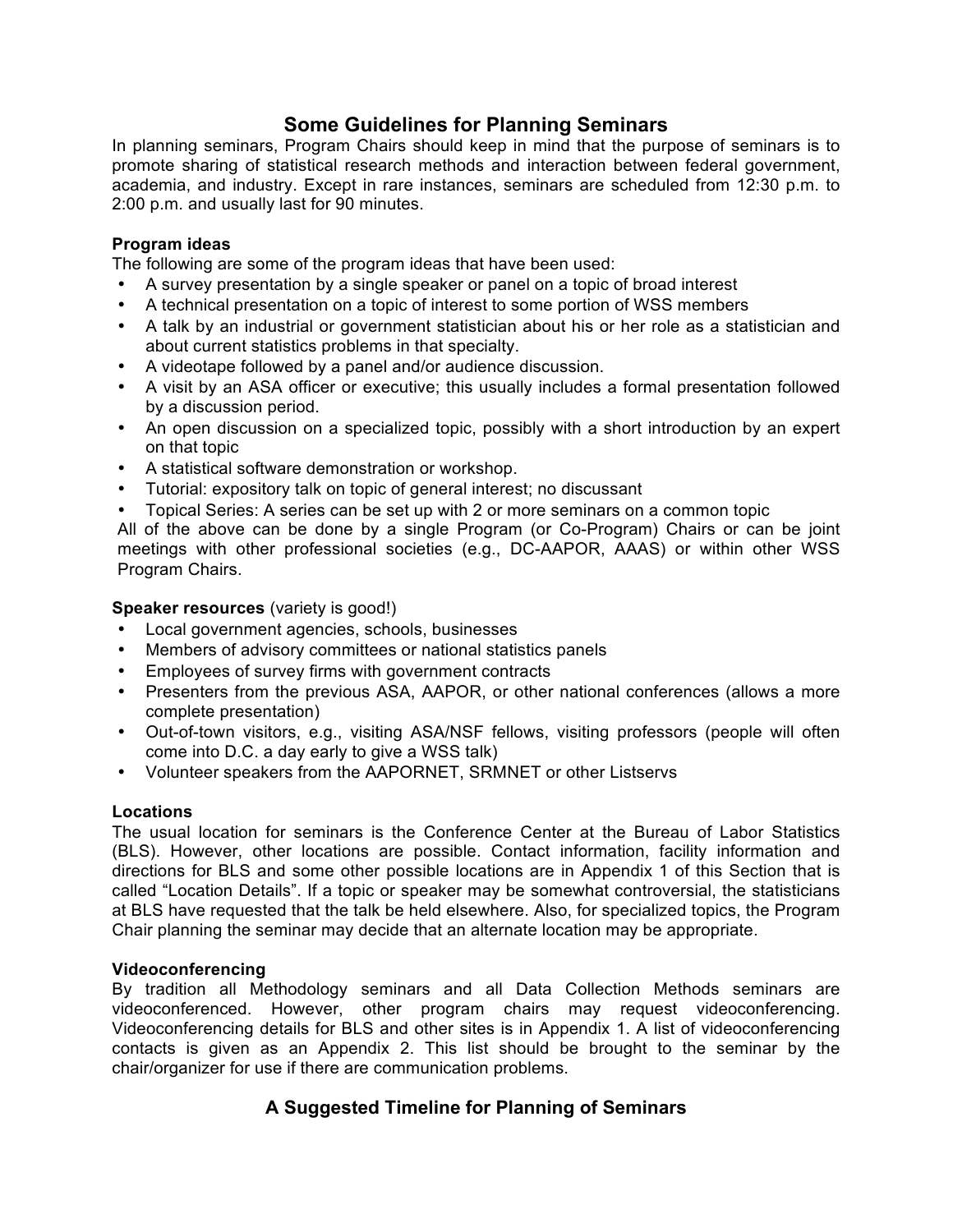# **Three or more months ahead of time**

- **Invite speakers.** Often, two months has turned out to be inadequate. With three or more months, there is time to reserve a room, line up a discussant, obtain an abstract for the newsletter announcement, request technical support for a videoconference, if desired, etc.
- *Invite appropriate discussant(s).* One source for discussants is to ask the speaker(s) for suggestions. While most seminars have a discussant, there are times when seminars will not have discussants.
- *Determine a date for the seminar.* Ask speaker(s)/discussant(s) for several possible dates. Once you have possible dates, check these dates against the WSS Google calendar to avoid conflicts (see Section 4 for how to use the WSS Google calendar). Please do not schedule seminars at the same time that there is a WSS Board Meeting or other important WSS event (e.g., Hansen lecture, a short course).
- *Reserve a room.* For seminars to be held at BLS, contact the BLS Coordinator at WSS\_Coordinators@bls.gov (or contact Dan Gillman at (202) 691-7523) with a request to reserve a room in the BLS Conference Center. See Appendix 1 of this Section for details on information to include in your email and for room sizes at BLS. For how to reserve rooms at other locations, also see Appendix 1 of this Section.
- *Add seminar to WSS Event Calendar.* See Section 4 of this Handbook for details.
- *Plan social event (if desired).* Occasionally, a social event before or after a seminar is held. If you want to have a social event (such as a reception with food), you need to reserve space for this reception at this time. If funding is needed, a request should be made to the WSS Board.
- *Travel reimbursements.* If travel reimbursements to the presenters are necessary, these reimbursements must get approval of the WSS Board in advance.
- *Invite appropriate chair.* At this time, you should also line up the Chair for the session. The chair can be the organizer or someone else. It has been suggested by some WSS Board members that younger members of WSS be used as chairs (in order to get them more involved in WSS). Others have suggested choosing someone as chair that is interested in the topic and thus broadens the expertise represented in the session or to choose individuals who are frequent seminar attendees as recognition of their interest in WSS seminars. Choosing someone else allows the organizer to be free to handle problems that occur just before or during the seminar. Some speakers like to arrange their own chair. However, it is the responsibility of the organizer to make sure the speakers' choices are appropriate.
- *Co-sponsorship.* Co-sponsors should also be determined at this time. If a co-sponsor is new to co-sponsorship with WSS, then WSS Board approval should be sought.

# **Two months ahead of time**

- *Newsletter announcement.* Prepare and send an announcement for the seminar to the Newsletter Editor at wss.editor@gmail.com and to the BLS coordinators at WSS Coordinators@bls.gov. Please submit information as a Word document or as plain text. The deadline for receipt is the  $15<sup>th</sup>$  of the month for publication during the last week of that month. The announcement should use the format of other announcements of WSS seminars published in the newsletter and should include at the minimum:
	- o Title of seminar
	- o Name and affiliation of speaker(s)
	- o Name and affiliation of discussant(s)
	- $\circ$  Name and affiliation of chair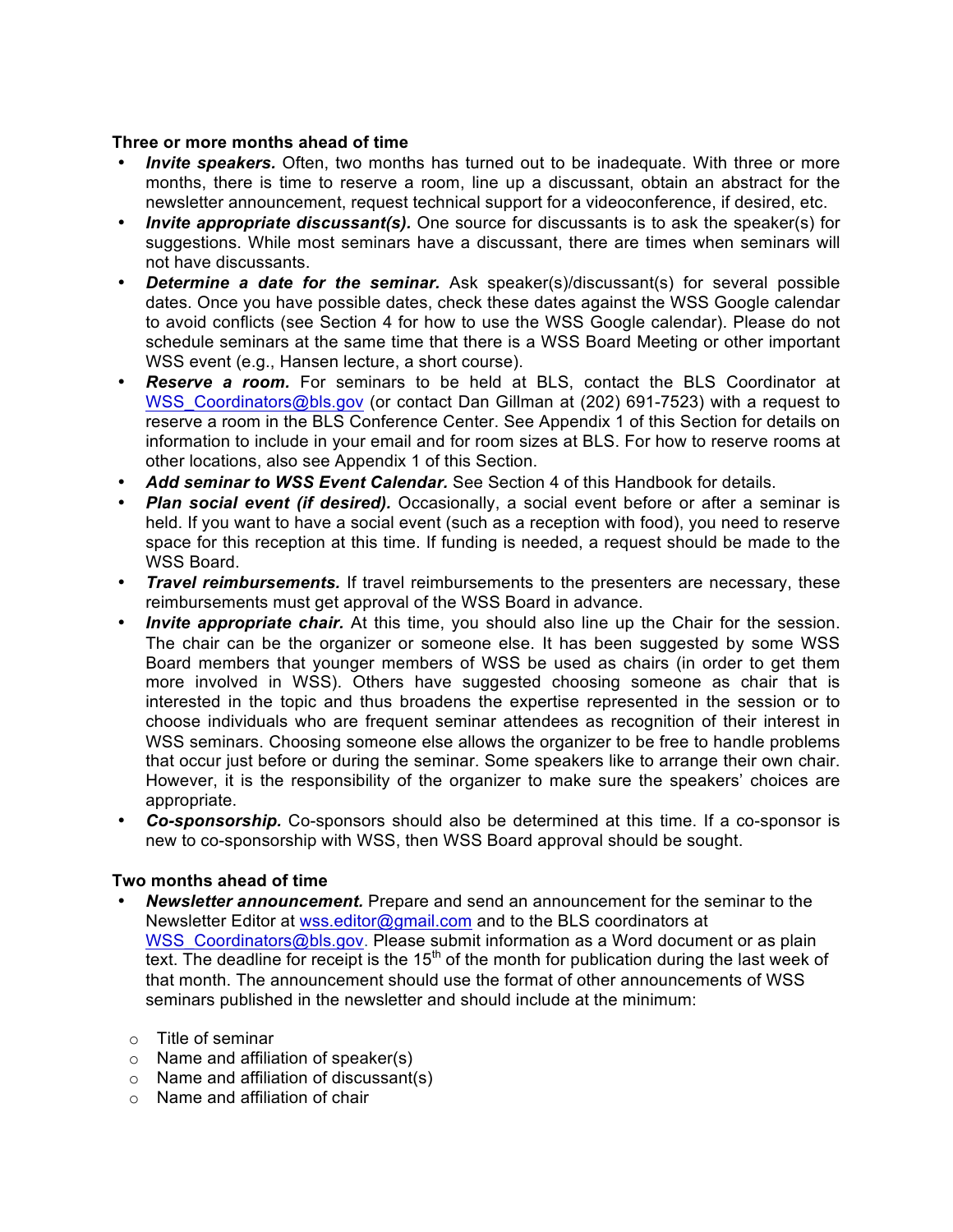- $\circ$  Name and affiliation or organizer(s)
- $\circ$  Date & Time—Note: By tradition the time of seminars is 12:30 to 2:00 p.m... However, other times are allowed if there when there is a good reason (e.g., co-sponsor usually has seminars at a different time)
- o Location
- $\circ$  Any security preparations and directions to seminar location. See Appendix 1 of this Section for details for each site.
- o Sponsor(s)
- o Abstract
- o Contact person (may be the organizer or speaker) and email.

Note: If for some reason, the announcement does not appear in the newsletter, then email the announcement to the Electronic Mail Coordinator (presently, Vince Massimini at svm@mitre.org) to distribute directly to the WSS email list.

• *Promote event.* At this point you should also determine other places where you want to send the seminar announcement. Three lists that reach many non-WSS members in the DC area (and elsewhere) that might be very interested in WSS seminars are: SRMSnet, DC-AAPOR list serve, and national AAPOR list serve. If you are not a member of these lists, contact other Board members, of which many are members of these lists. But, program chairs should feel free to send to other appropriate lists/organizations. However, anyone may join SRMSnet (Survey Research Methods section of ASA list serve). See http://www.amstat.org/sections/srms/srms\_net.html for details of joining and sending emails to this list. For DC-AAPOR (The Washington-Baltimore Chapter of the American Association for Public Opinion Research) you can forward the announcement to its President (see http://www.dc-aapor.org), who will then email it to all DC-AAPOR members about three weeks in advance.

## **Three weeks ahead of time:**

- *Audio-visual equipment.* Arrange for audio-visual and other special equipment, if there have been changes in what is needed or this was not done previously. While Internet access is possible at BLS, there have been many problems using it during seminars. So, use of the Internet for seminars at BLS is strongly discouraged.
- *Reminder to presenters.* Arrange for the discussants to get slides and other material from the speakers with sufficient lead time, as agreed upon between organizer, speakers and discussants.
- *Acceptable slide formats.* Remind the speakers and discussants to keep the font size large on slides and as to what formats are not acceptable for seminars held at BLS (see Appendix 1 for details).
- *Biographical information.* Obtain brief biographical information from the speaker(s) and the discussant for the chair to use when introducing them.

# **A week before the seminar:**

• *Final reminders.* Send a reminder to the presenters (speakers and discussants) and the chair that a copy of their slides and handouts should be sent to you by a deadline that you set. Also, remind presenters of acceptable formats if seminar is being held at BLS. Also, review equipment needs and make sure the on-site coordinator is aware of these needs.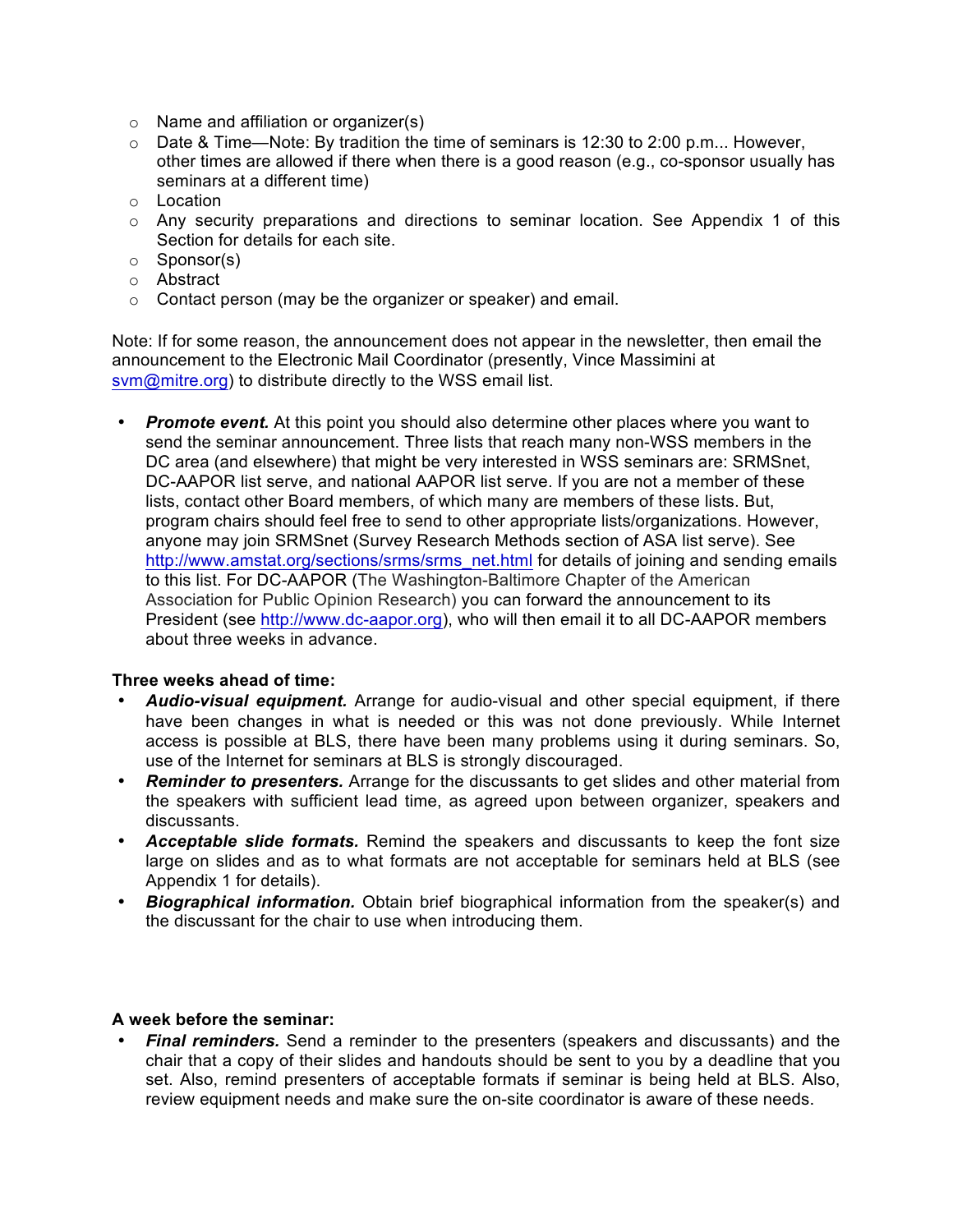• *Security list.* Make sure all presenters and the chair are on the list of attendees.

# **Two days before the seminar:**

- *Get final presentation slides from speakers.*
- *Send Slides to BLS Coordinator.* For seminars that are being held at BLS send a copy of the slides and handouts at least two hours in advance to WSS Coordinators@bls.gov. While two hours is the minimum, it is suggested that one or two business days before the seminar is a better deadline.
- *If necessary, prepare flash drive.* If the seminar is at BLS, make sure to follow the instructions for preparing flash drives that are in Appendix 1 of this Section.

# **The Day of the Seminar**

Some or all of this may be done by the chair of the seminar instead of the seminar organizer

- *Videoconferencing list.* If videoconferencing is being done for the seminar, make sure to bring the Videoconferencing Coordination list with you. The most current copy is at http://washstat.org/board/videoconCaroference\_contacts.pdf.
- *Arrival time.* Speakers, Discussants, Chair and Organizer should arrive about **30 minutes** before the start of the seminar to check the room set up, equipment, etc.
- *WSS Mugs.* Obtain mugs for speaker and discussant. These will usually be given to you before the seminar by a statistician at BLS. If the seminar is being held other than at BLS, it is your responsibility to obtain the mugs ahead of time from the BLS statisticians. Email them at WSS\_Coordinators@bls.gov (or call in order: Dan Gillman (202-691-7523), John Dixon (202-691-7516) and Pam Douglas (202-691-7375).
- *Bring Attendance Sheets.* Bring blank WSS attendance forms (available at http://washstat.org/board/attend\_rev5.doc or http://washstat.org/board/attend\_rev5.pdf, a clipboard, a pen, and WSS brochures (available by clicking on "WSS Brochure" link on http://washstat.org/join.html) to the seminar. Sometimes these will be provided by the statisticians at BLS, but you should bring these in case a BLS statistician cannot provide these.
- **Water, etc.** Ask the speakers if they need something to drink, such as water or soda. The cafeteria is on the first floor near the entrance to BLS; it's open 7 a.m. - 2 p.m. Some organizers bring enough small bottles of water automatically.
- *Announcements.* Ask the chair to provide information on WSS membership and to offer WSS brochures and give a plug for WSS membership either before the speakers and/or before the discussants. Announcements about upcoming events of interest and thanking the organizers are optional.
- *Introduce the speakers.*
- *Pass around the attendance form.*
- *Attendance Count.* Count the number of attendees both on-site and remotely. This is important since many people do not sign the attendance sheets. The count should be kept by the program chair(s) for use in end-of-year report.
- *Timing.* Watch the time. In the basic speaker-discussant format, allow about 45 60 minutes for the speakers, and 10 - 20 minutes for the discussants. Be sure to leave time for floor discussion/questions. The chair will moderate here.
- *Thank yous.* Thank the presenters and present them with the WSS mugs.

## **After the seminar**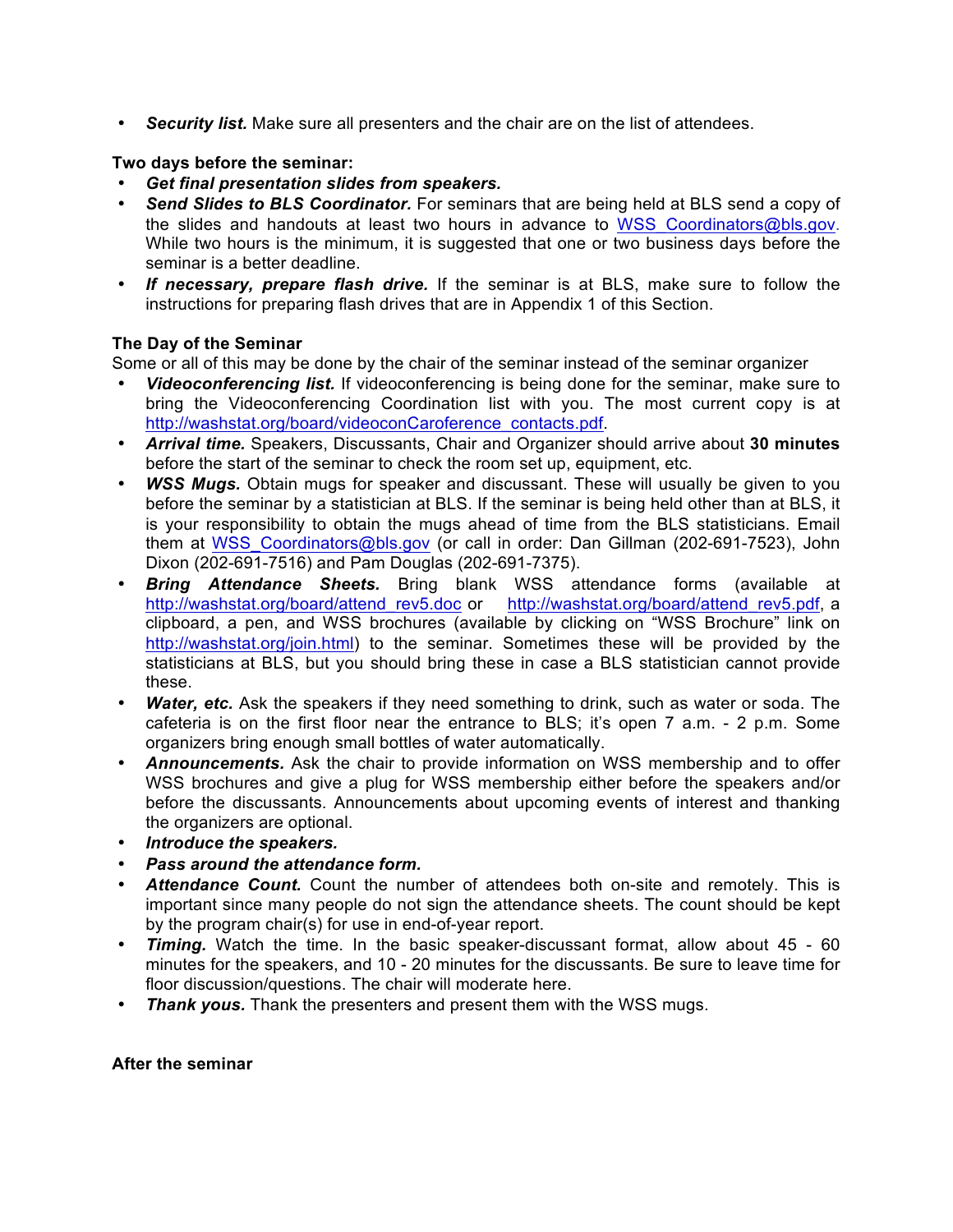- *Attendance Sheets.* Send the attendance sheets to John Dixon at Dixon.John@bls.gov (email) or (202) 691-7426 (Fax) so that he can contact non-WSS members with information about how to join WSS.
- *Slides to websites.* Where appropriate, after checking with the speaker(s), send the presentation slides and other appropriate materials to the WSS webmaster for posting on the WSS website. The slides may be posted on other websites. Please ask the other websites to clearly state that the slides are from a WSS seminar.
- *Presentations to websites.* If the seminar has been recorded on a DVD or otherwise and you want a copy loaded on the WSS website, send a copy of the DVD (or other appropriate medium) to the WSS webmaster.

# **Cancelling a seminar**

If a seminar is cancelled in advance, immediately contact the organization hosting the seminar. At BLS, send an email to WSS\_Coordinators@bls.gov. Also, ask the electronic mail coordinator (Vince Massimini at svm@mitre.org) to send out an announcement.

If a seminar is cancelled at the last minute, immediately contact by phone and email the organization hosting the seminar. At BLS, the emergency contact is anyone on the Videoconferencing list on the Coordinator side. Also, ask the electronic mail coordinator (Vince Massimini at sym@mitre.org) to send out an announcement.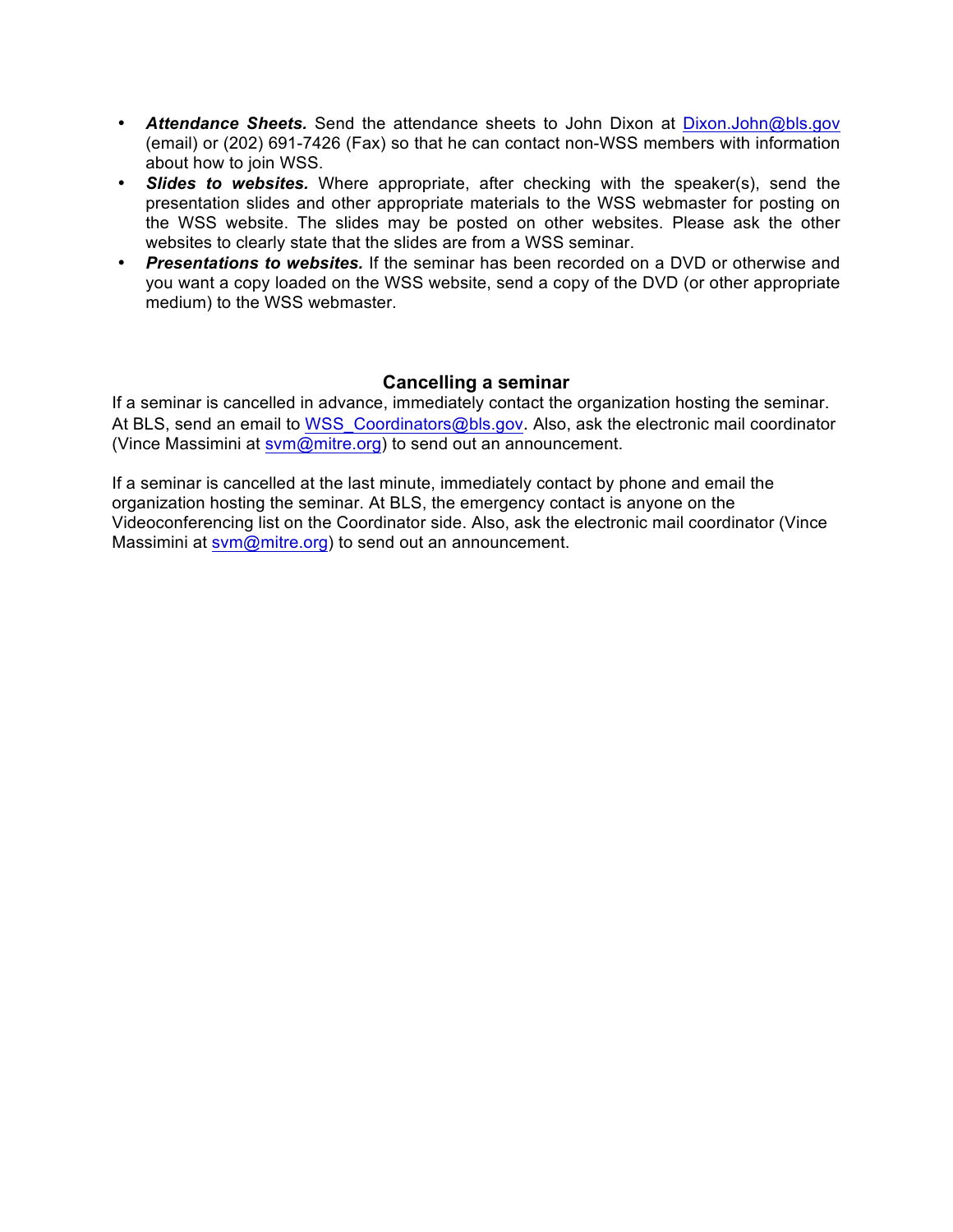# **Appendix 1 to Methodology Section Program Chairs and Other Program Chairs Section--Location Details**

# *Bureau of Labor Statistics (BLS)*

#### *Contact Details and Room Reservations*

To reserve a room or contact the BLS statisticians about anything related to seminars, please use WSS\_Coordinators@bls.gov.This email will send a message to several people at BLS and one of them will respond to you promptly. Make sure to give an estimated on-site audience size, whether you will need a BLS laptop, whether you will need a laptop projection system and whether or not videoconferencing or other special arrangements will be necessary. The following is a list of room sizes at BLS Conference Center: 70 each—Rooms 1, 2, and 3; 40 each—Rooms 7, 8, and 9; 20 each—Rooms 4, 6 and 10. In addition, Room 5 has a capacity of 12. Rooms 6 and 10 are permanently wired for videoconferencing. Rooms 4 and 5 have no videoconferencing capabilities. The other rooms can be set up for videoconferencing, if needed. In addition, the following room combinations are possible: 1 & 2; 2 & 3; 1, 2 & 3; 7 & 8; 9 & 10. However, please try to avoid combining rooms at BLS whenever possible. If email is not possible, contact Dan Gillman at (202) 691-7523 with a request to reserve a room.

### *What to Include in the Announcement*

To be placed on the seminar attendance list at the Bureau of Labor Statistics you need to e-mail your name, affiliation, and seminar name to wss seminar@bls.gov (underscore after 'wss') by noon at least 2 days in advance of the seminar or call 202-691-7524 and leave a message. Bring a photo ID to the seminar. BLS is located at 2 Massachusetts Avenue, NE. Use the Red Line to Union Station.

### *Facility Capabilities/Restrictions*

#### *Videoconferencing*

BLS can easily handle videoconferencing. If you want videoconferencing, please indicate that when making a room reservation with the BLS statisticians. If you need to reach the BLS videoconferencing people directly, you can send an email to VTC\_Support@BLS.Gov. In case of an emergency or equipment failure the day of a seminar, contact Antone Davis at (202) 691- 5948 (Office) or (202) 369.5620 (Cell).

#### *Internet Access*

While Internet access is possible at BLS, there have been many problems using it during seminars. So, use of the Internet for seminars at BLS is strongly discouraged.

## *Preparation of Slide Presentations for use at BLS*

The easiest and preferred way to handle bringing slide presentations into BLS Conference Center is via a flash drive. But there are some restrictions on their use at BLS. BLS uses special software to encrypt the data on all computers, and this software is also set to prevent the ability to download an executable from an external source such as a flash drive. Therefore, any flash drive that contains files with extensions including executables (.exe, .com, .dll), script files (.vbs, .scr, .js, etc.), and some other files (.mpg, .mp3, .mov, etc.) will be rendered inaccessible on a BLS computer. The directory structure or other considerations on the flash drive makes no difference.

The best solution is to bring a flash drive that contains the presentation file only. Any other configuration is courting disaster. If you bring a flash drive with forbidden files, correcting the problem is possible but very time consuming, and you may have to lose some files on the drive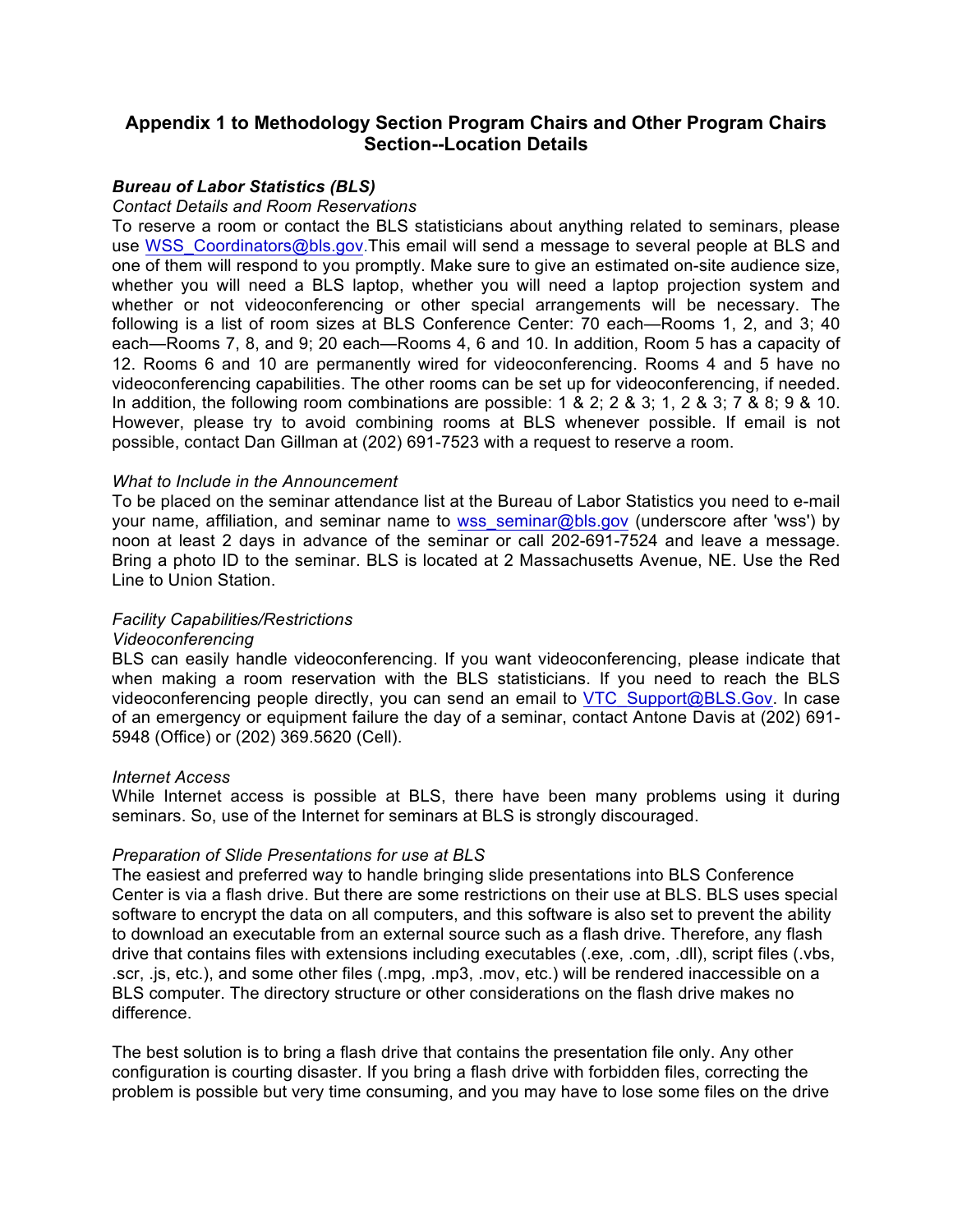to make it work. As a safeguard and as a courtesy to people in agencies participating by video conference, you should send your presentation file to WSS\_Coordinators@BLS.Gov prior to the presentation. However, this cannot be relied upon as the primary means to bring presentation files to BLS, as this method is an imposition and will unreasonably burden BLS staff.

# *Mathematica Policy Research*

### *Contact Details and Room Reservations*

To arrange a seminar, contact Nick Beyler at nbeyler@mathematica-mpr.com or by phone at (202) 250-3539. Mathematica will host seminars in the main conference room which can seat up to 100 people.

# *What to Include in the Announcement*

To be placed on the attendance list for webinar and phone viewing, please RSVP to Bruno Vizcarra at bvizcarra@mathematica-mpr.com or (202) 484-4231 at least 1 day in advance of the seminar (in-person attendees do not need to RSVP). Provide your name, affiliation, contact information (email is preferred) and the seminar date. Once on the list, you will be provided with information about webinar and phone viewing. For those attending in person, Mathematica is located at 1100 1st Street, NE, 12th Floor, Washington, DC 20002. If traveling by Metro, take Red Line to either the New York Ave Station or Union Station. From the New York Ave Station, follow signs to exit at M Street and walk 1 block west on M street and 2 blocks south on 1st Street (the building will be on your right). From Union Station, walk north along 1st Street for about 4-5 blocks until you reach L Street (the building will be on your left after crossing L street). If traveling by car, pay parking is available in the building parking garage, located 1 block east of North Capitol on L Street NE. Once in the building, take the elevators to the 12th floor and inform the secretary that you are attending the WSS seminar. Please call Mathematica's main office number ((202) 484-9220) if you have trouble finding the building.

## *Facility Capabilities*

The conference room has state-of-the-art webinar and audio capabilities. Easy restroom access and refreshments (coffee, water, tea, etc.) will be available to attendees.

Presenters can use their own laptops or Mathematica laptops for their presentation. In the past, presenters have emailed their presentation slides to Mathematica staff in advance or have brought a flash drive with their presentation slides the day of the seminar. If there are any special needs (e.g., more advanced graphical displays, access to internet during the presentation, etc.) Mathematica can accommodate those needs. Also, seminars at Mathematica have been recorded in the past (using webinar technology) with much success, so that option will also be available to presenters.

# *The Urban Institute*

## *Contact Details and Room Reservations*

Contact either Rob Santos (rsantos@urban.org, (202) 216-5904 (office), (5120 619-5667 (cell)) or Tim Triplett (ttriplett@urban.org, (202) 261-5579 (office), (240) 487-8588 (cell)). Their conference room can easily hold 50 people and can squeeze in 100 people.

## *What to Include in the Announcement*

The Urban Institute is located at 2100 M Street, NW, Washington, DC 20037. The entrance is on 21<sup>st</sup> Street, between L and M Streets, directly across the street from Port of Piraeus Café. If traveling by Metro, take the Red line to Dupont Circle or the Blue/Orange lines to Foggy Bottom. From Dupont Circle (Red line), travel south on New Hampshire and turn left onto 21<sup>st</sup> Street, crossing M Street; building entrance is on the west side of 21<sup>st</sup> Street. From Foggy Bottom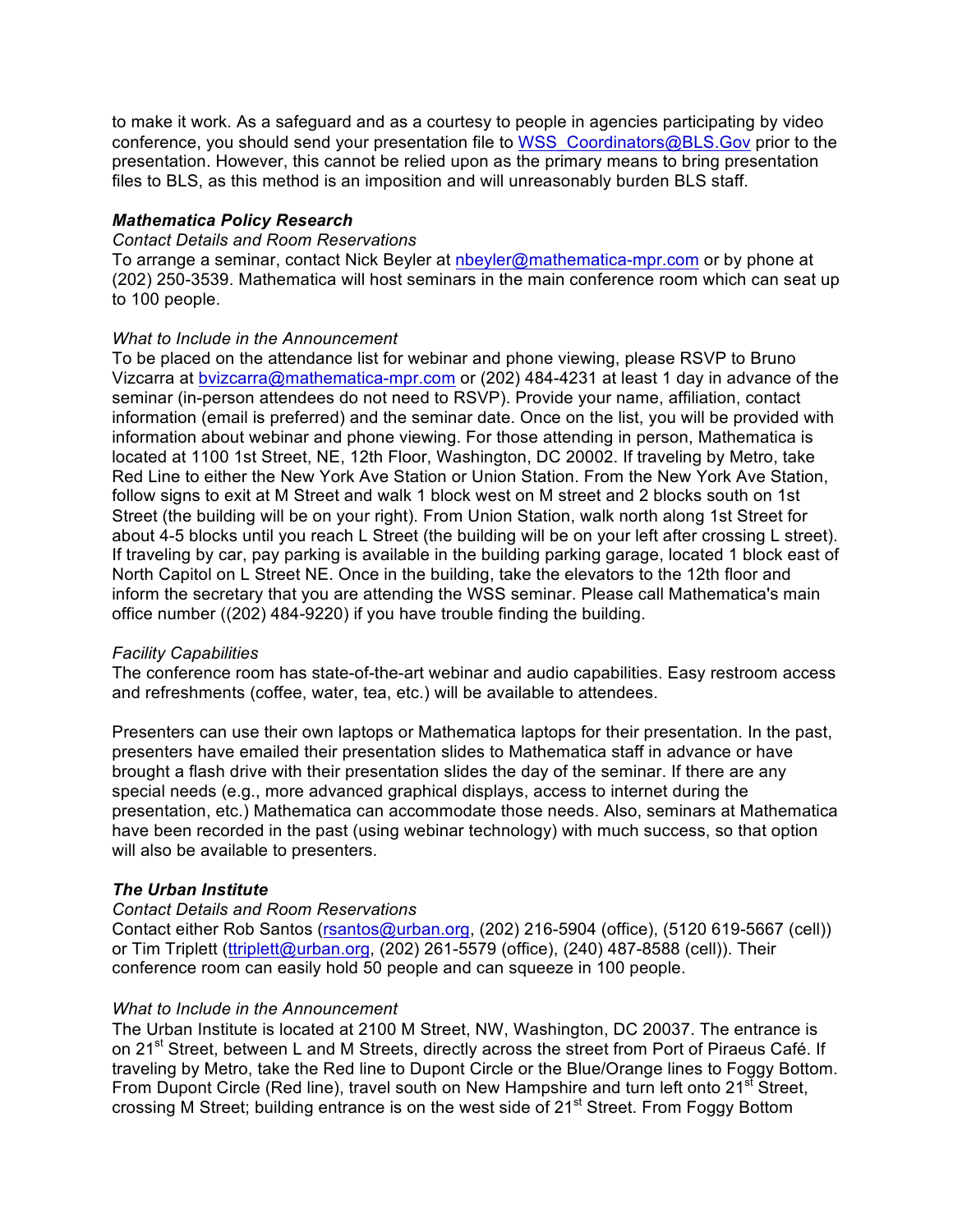(Blue/Orange), travel north on New Hampshire until M Street, then round the corner onto 21 $^{\rm st}$ Street by turning right at M Street. Pay parking is available in the building parking garage or across the street on 21<sup>st</sup> Street between L and M Streets. The conference room is located on the  $5<sup>th</sup>$  floor which also serves as the main entrance to The Urban Institute. Enter the  $5<sup>th</sup>$  floor reception area and the receptionist will direct you to the seminar room.

## *Facility Capabilities/Restrictions*

Video conferencing and webinars are not available. Please bring a PowerPoint or pdf presentation on a flash drive.

## *Pew Research Center*

## *Contact Details and Room Reservations*

Contact Scott Keeter at skeeter@pewresearch.org or (202) 419-4362. Their conference room can seat up to 100 people in regular seating mode and can seat up to about 30 people around a large square conference table, with additional seats along the sides of the room. One restriction is that WSS should plan on holding no more than two seminars here per year. Topics of interest to Pew are more likely to get approval from Pew to be held there.

WSS is to take care of individual reservations for any event held at Pew. The list of RSVPs is to be sent to Scott Keeter by at least two working days before the seminar.

## *What to Include in the Announcement*

To be placed on the seminar attendance list, please RSVP to [WSS CONTACT PERSON] by noon at least two days in advance of the seminar. Provide your name, affiliation, contact information (email is preferred) and seminar date. The Pew Research Center is located at 1615 L St., NW, Suite 700. If traveling by Metro, you can use the Orange, Blue or Red Lines. Take the Orange or Blue line to Farragut West and exit at the 17<sup>th</sup> St. end of the platform. Walk down 17<sup>th</sup> Street, cross K Street and continue to L Street. Cross and turn right. 1615 L Street is halfway down the block on the left. On the Red Line, use the Farragut North station and exit on the L Street side. If traveling by car, pay parking is available in the building parking garage, which is located on L Street (and there are other garages nearby). Check in with the security desk in the lobby and take the elevator to the  $7<sup>th</sup>$  floor where you will be directed to the main conference room. The Pew Research Center's main telephone number is (202) 419-4300.

## *Facility Capabilities/Restrictions*

Video conferencing and webinars are not available

The room has a computer and projector; PowerPoint is installed on the computer. A presenter can bring their own computer or can use the one in the room.

## *Kaiser Family Foundation*

This site has not been used recently. However, they have a big room as part of the Barbara Jordan Conference Center. Details on how to plan an event at the Kaiser Family Foundation are at http://www.kff.org/about/bjcc/index.cfm. A direct contact is Joy McCoy at (202) 347-5270 or conferences@kff.org.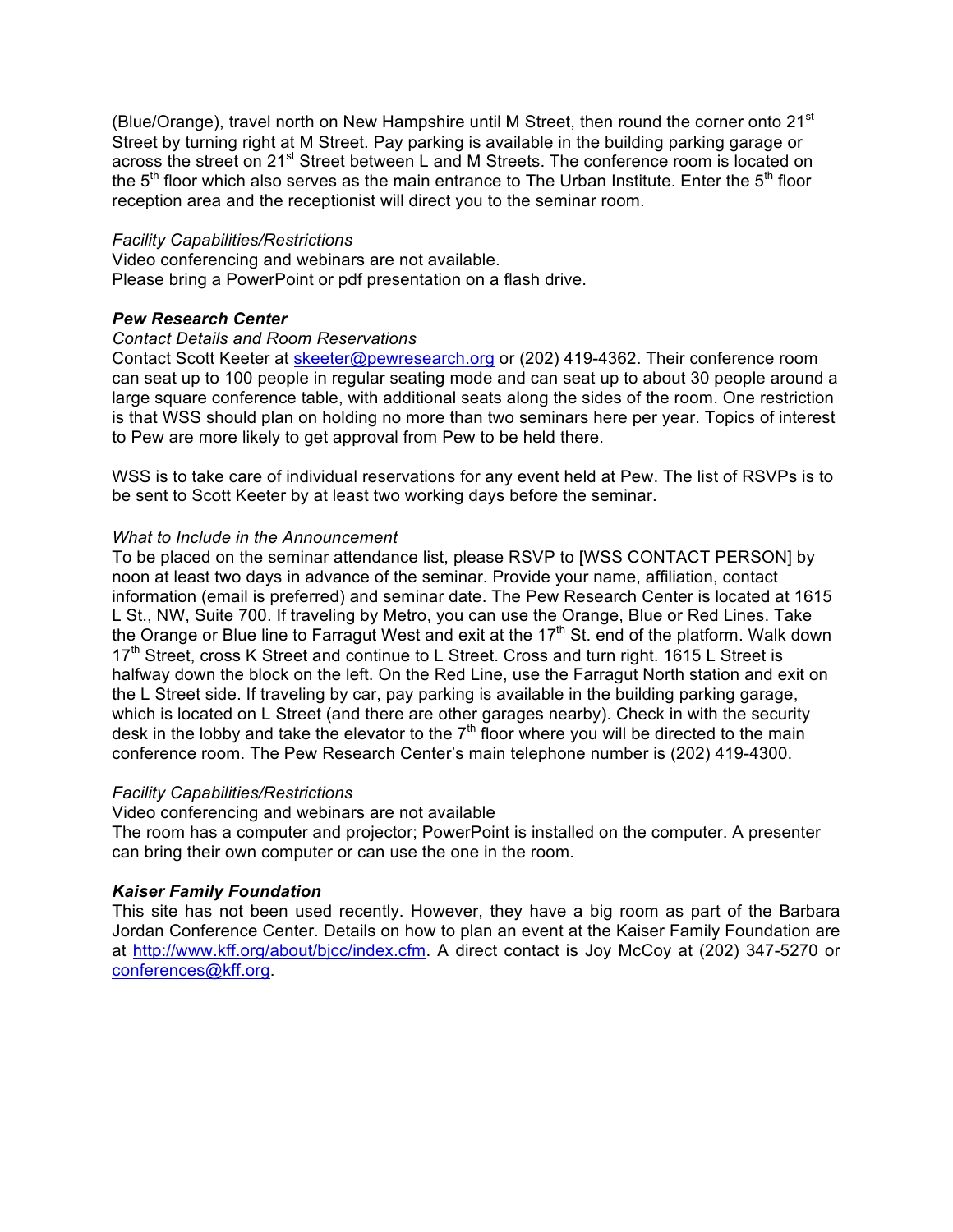# **Appendix 2 to Methodology Section Program Chairs and Other Program Chairs Section**

# **Videoconference Coordination**

#### **Site Coordinator(s) Technical Representative(s)**

**AHRQ** Fran Chevarley **Fran** Chevarley **Fran** Property Frankling (301) 427-1473 (301) 427-1346

> Lap-Ming Wun (301) 427-1670 Lap-Ming.wun@ahrq.hhs.gov

D.E.B. Potter (301) 427-1564 D.E.B.Potter@ahrq.hhs.gov

**BLS** Dan Gillman **Antone Davis Antone Davis** 

John Dixon **Main Contact** (202) 691-7516 dixon\_j@bls.gov

Pam Douglas (202) 691-7375 Douglas.Pamela@bls.gov

Stella Godbolt (202) 691-6782 Godbolt.Stella@bls.gov

**ERS (Economic Charlie Hallahan Robert Donegan Research** (202) 694-5051 (202) 694-5063 **Service-USDA)** HALLAHAN@ers.usda.gov bdonegan@ers.usda.gov

**JPSM—Site at** James M. Lepkowski Michael J. Panchula **U. of Michigan** (734) 936-0021 (734) 763-3713

Fran.Chevarley@ahrq.hhs.gov james.nieberding@ahrq.hhs.gov

(202) 691-7523 (202) 691-5948 (Office Phone) gillman.daniel@bls.gov (202) 369.5620 (Cell Phone) Preferred Email: VTC\_Support@BLS.Gov Personal email: davis.antone@bls.gov

jimlep@umich.edu Panchula@umich.edu

Frank Kaelin (734) 764-6784 fjk@isr.umich.edu Note: IT Manager is Steve Munn, (734) 764-8007, smunn@isr.umich.edu (don't send slides)

**JPSM—Site at** Richard Valliant **Duane Gilbert** Duane Gilbert **U. of Maryland** (301) 314-7911 (301) 314-5902

rvalliant@survey.umd.edu dgilbert@survey.umd.edu